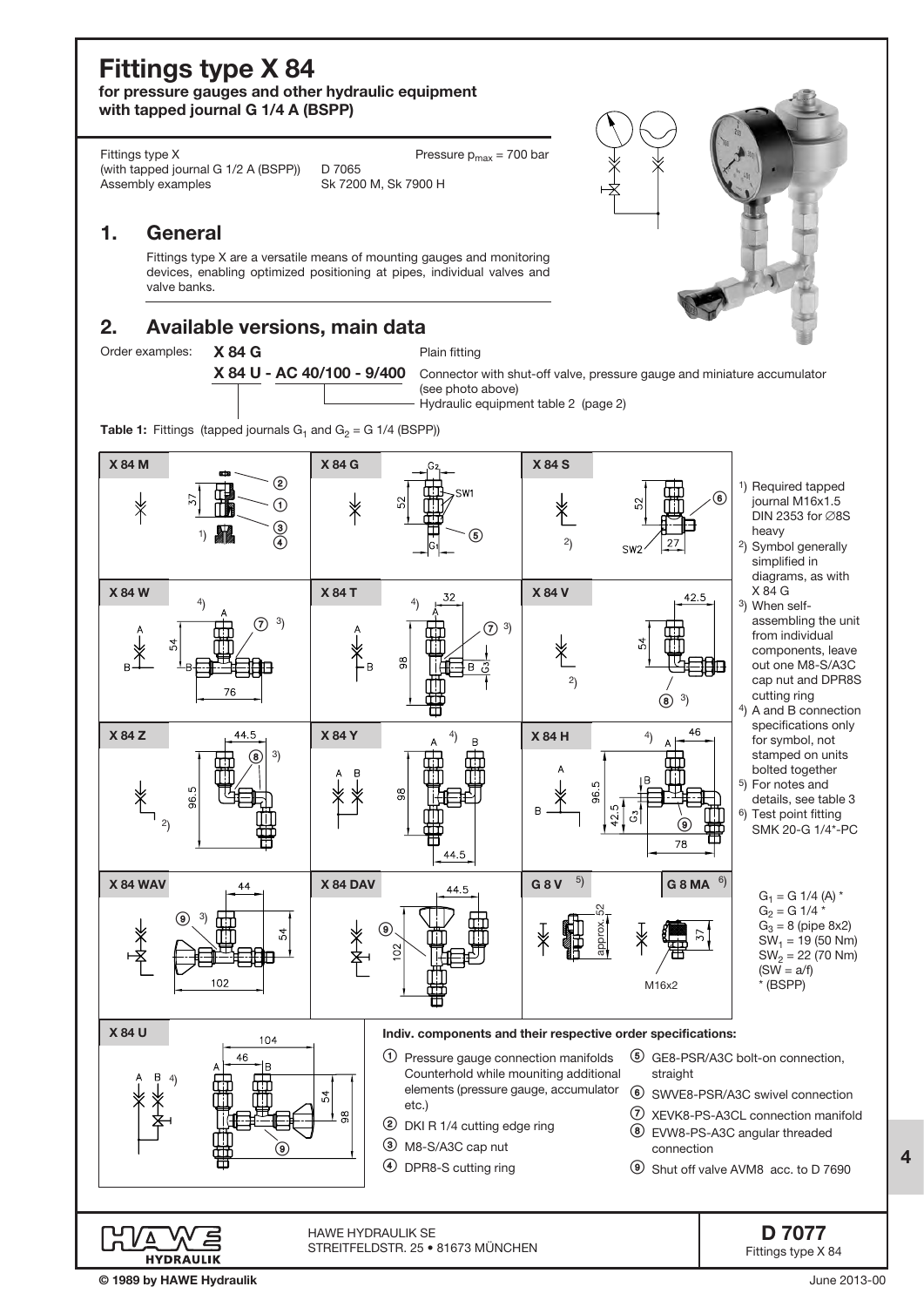| Table 2: Hydraulic equipment                             |                            |      |                                  |                                        |                          |                                 |                                                          |  |  |  |
|----------------------------------------------------------|----------------------------|------|----------------------------------|----------------------------------------|--------------------------|---------------------------------|----------------------------------------------------------|--|--|--|
| Glycerin-dampened<br>pressure gauge                      | Connection journals        |      | Scale                            | 9/                                     |                          | 9/ A                            |                                                          |  |  |  |
| Pressure gauge Ø63                                       | Radial,<br>bottom          | rear | Centrical,                       | from  to<br>(bar)                      | 95/                      | 95/ A                           |                                                          |  |  |  |
| 1454 series (9/)                                         | Pressure gauge Ø63         |      |                                  |                                        | ØD <sub>1</sub>          | b                               | b <sub>2</sub>                                           |  |  |  |
| - Stainless steel housing<br>1456 series (9/A)           | 9/100<br>9/100 A           |      |                                  | 0100                                   |                          |                                 | $b_1$                                                    |  |  |  |
| - Plastic housing (ABS)                                  | 9/160                      |      | 9/160 A                          | 0160                                   |                          |                                 |                                                          |  |  |  |
| (Tolerance class 1,6;<br>EN 837-1)                       | 9/250                      |      | 9/250 A                          | 0250                                   |                          |                                 | øD <sub>2</sub><br>⊕⊞                                    |  |  |  |
|                                                          | 9/400                      |      | 9/400 A                          | 0400                                   |                          |                                 |                                                          |  |  |  |
| Pressure gauge $\varnothing$ 50 <sup>1</sup> )           | 9/600                      |      | 9/600 A                          | 0600                                   | $\mathbf{r}$             |                                 |                                                          |  |  |  |
| 1438 series (95/)<br>1428 series (95/A)                  | 9/1000                     |      | 9/1000 A                         | 01000                                  | 15                       | ₩<br><b>SW14</b>                |                                                          |  |  |  |
| - Both plastic housing                                   | Pressure gauge Ø50         |      |                                  |                                        | $\sim$<br>ø5             |                                 |                                                          |  |  |  |
| (ABS)                                                    | 95/100                     |      | 95/100 A                         | 0100                                   | G 1/4A                   |                                 |                                                          |  |  |  |
| (Tolerance class 2,5;<br>EN 837-1)                       | 95/160                     |      | 95/160 A                         | 0160                                   |                          |                                 |                                                          |  |  |  |
|                                                          | 95/250                     |      | 95/250 A                         | 0250                                   | $SW = a/f$               |                                 |                                                          |  |  |  |
| Intended application:<br>Static load: 3/4x max. scale    | 95/400                     |      | 95/400 A                         | 0400                                   |                          |                                 | $D_1$                                                    |  |  |  |
| reading                                                  |                            |      |                                  |                                        | a<br>13<br>$9/$ , $9/$ A | b<br>b <sub>1</sub><br>32<br>32 | $D_2$<br>b <sub>2</sub><br>h<br>56<br>62.2<br>63<br>54.2 |  |  |  |
| Vaying load: 2/3x max. scale<br>reading                  |                            |      |                                  |                                        | 95/, 95/A<br>11.5        | 29.5<br>27                      | 53<br>55<br>51<br>48                                     |  |  |  |
|                                                          |                            |      |                                  |                                        |                          |                                 |                                                          |  |  |  |
|                                                          |                            |      |                                  |                                        |                          |                                 |                                                          |  |  |  |
| Miniature hydraulic                                      | Coding with                |      | Max.                             | Gas filling                            | <b>AC 13</b>             |                                 | <b>AC 40</b>                                             |  |  |  |
| accumulator type AC<br>acc. to D 7571                    | gas filling<br>pressure in |      | pres-<br>sure                    | pressure                               | <b>ACS 13</b><br>ø44     |                                 | ø60                                                      |  |  |  |
|                                                          |                            |      |                                  |                                        |                          |                                 |                                                          |  |  |  |
| For specifications, curves,<br>and dimensions see D 7571 | (bar)                      |      | (bar)                            | (bar)                                  |                          |                                 |                                                          |  |  |  |
|                                                          |                            |      |                                  |                                        | Ю<br>62.                 |                                 |                                                          |  |  |  |
|                                                          | AC 13/                     |      | 500                              |                                        |                          |                                 | 94.5                                                     |  |  |  |
|                                                          | <b>ACS 13/</b>             |      |                                  | 10250                                  | ন                        |                                 |                                                          |  |  |  |
|                                                          | AC 40/                     |      | 400                              |                                        | G $1/4A$                 |                                 | 2                                                        |  |  |  |
|                                                          |                            |      |                                  |                                        | 27                       |                                 | G $1/4A$                                                 |  |  |  |
| Pressure switch type DG 3<br>acc. to D 5440              | DG 3 - Y1                  |      | suitable for<br>X 84 M to X 84 U |                                        | Y <sub>1</sub>           |                                 |                                                          |  |  |  |
|                                                          | DG 3 - Y8                  |      |                                  | When combined with                     | 14. max.72               |                                 | Υ8                                                       |  |  |  |
| (for missing data see D 5440)                            |                            |      |                                  | $X$ 84, parts $\odot$ and $\odot$ from | 毌                        |                                 | ٣'n<br>╫╫                                                |  |  |  |
|                                                          |                            |      |                                  | sect. 2 are superfluous.               |                          |                                 |                                                          |  |  |  |
|                                                          |                            |      |                                  |                                        | ь.                       |                                 |                                                          |  |  |  |
|                                                          |                            |      |                                  |                                        | approx. 75               |                                 |                                                          |  |  |  |
|                                                          |                            |      |                                  |                                        | ്!<br>$^{28}$            |                                 | 26                                                       |  |  |  |
|                                                          |                            |      |                                  |                                        | G $1/4A$                 |                                 | ø8                                                       |  |  |  |

#### Note:

Both versions -Y1 and -Y8 may be combined and ordered with fittings X 84 M to X 84 U directly from HAWE.

The desired fittings have to be ordered as individual parts  $\circledast$  to  $\circledast$  B acc. to sect. 2, when a DG 3..-Y 8 is to be retrofitted (see example in sect. 4).

At fittings type X 84 W, T and H, the pressure switch type DG 3..-Y 8 has to be mounted at port B always, when combined with fitting accumulator or pressure gauge.

These pressure switches type DG 3.. may be mounted directly at the various valve banks (see D 7470 B/1, D 7302 etc.) but this has to be decided already during the design phase.

1) The pressure gauge Ø50 are mainly intended for valves type NBVP 16 acc. to D 7765 N and NSWP 2 acc. to D 7451 N when combined with valve banks type BA acc. to D 7788.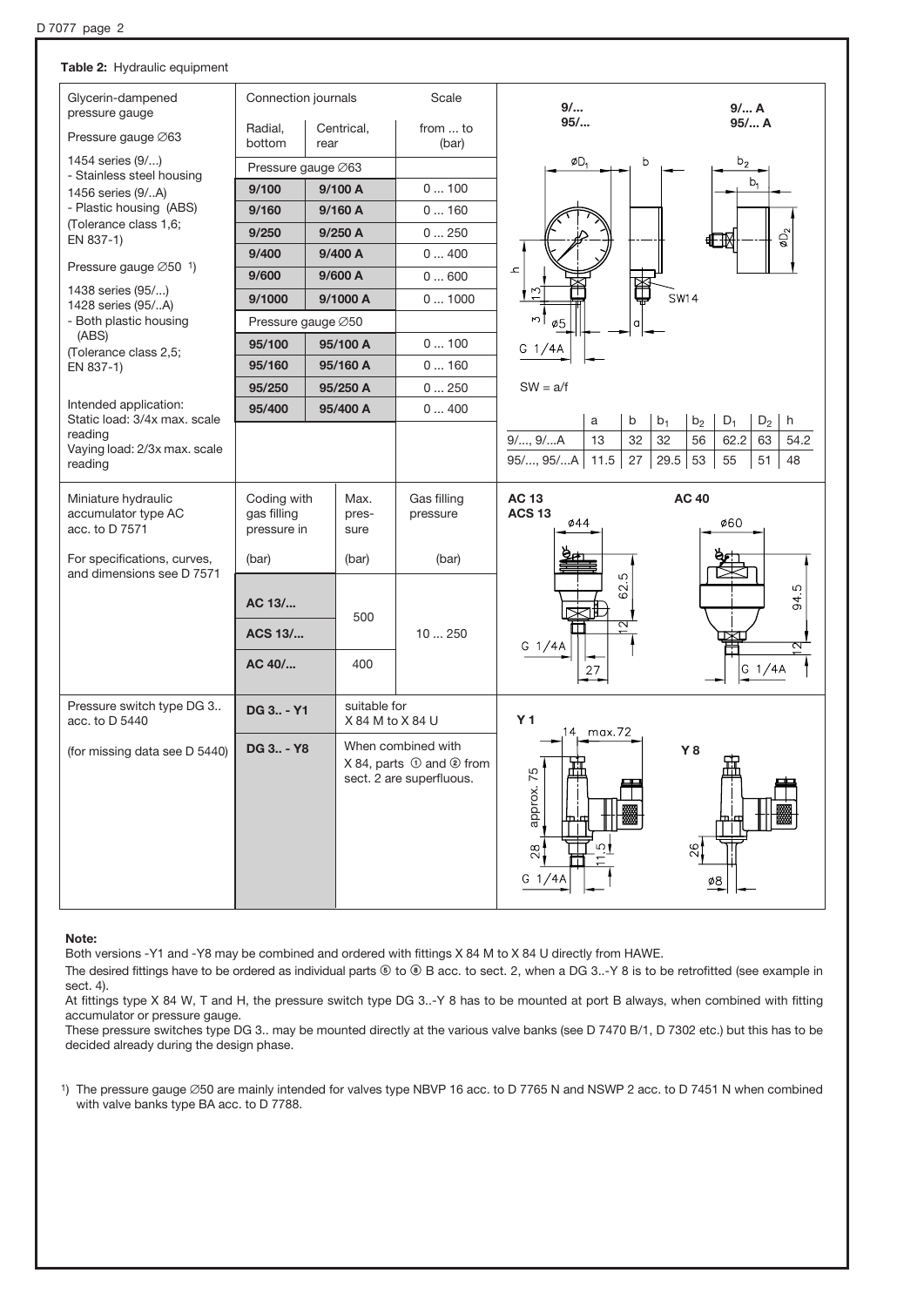| Pressure sensor<br>type DT acc. to D 5440 T<br>and D 5440 T/1<br>for missing data see<br>D 5440 T/1                                                                                                                                              | DT 1 -<br>DT 1V -<br>DT <sub>2</sub><br><b>DT 2V</b> | suitable for<br>X 84 M to X 84 U<br>ø34 | DT <sub>1</sub>                                                                                   | DT <sub>2</sub><br>Ø20<br>2x                           |
|--------------------------------------------------------------------------------------------------------------------------------------------------------------------------------------------------------------------------------------------------|------------------------------------------------------|-----------------------------------------|---------------------------------------------------------------------------------------------------|--------------------------------------------------------|
| Pressure switch type DG 5<br>(for missing data see<br>D 5440 E) in combination<br>with ERMETO-E GE 8-SR-ED<br>(male stud fitting with sealing<br>taper).<br>When combined with X 84 G<br>to X 84 U, parts $\odot$ to $\odot$ are<br>superfluous. | <b>DG 5E - </b>                                      | ÆĦ<br>91.5<br>12x1<br>Σ<br>29.5         | 45<br>$G$ 1/4A<br>்<br>$\overline{1}$<br>Ø42.5<br>Combinations of DG 5 with<br>ERMETO-EGE 8-SR-ED | $Q_{\frac{1}{2}}$<br>╥╥╥<br>$G$ 1/4A<br>$\frac{5}{11}$ |
| Minature pressure gauge<br>fitting (indiv. order: type SMK<br>20-08 S-PK / part No. 8210<br>$0005 - 00$                                                                                                                                          | <b>MA8</b>                                           |                                         |                                                                                                   |                                                        |

#### Table 3: Accessory

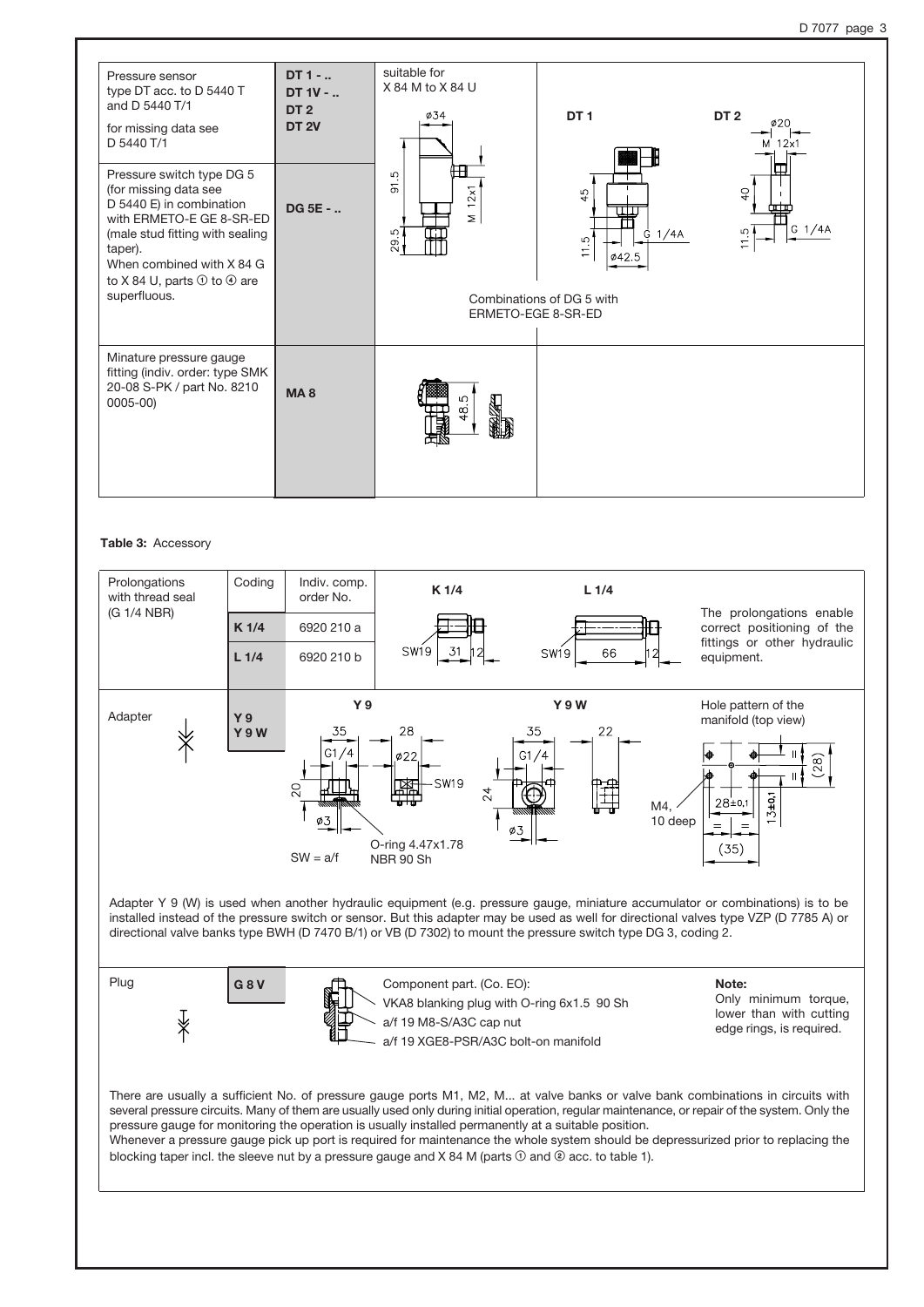| 3. | <b>Additional data</b> |                                                                                                                                                                                                                                                                                                                                                                                                                                                                                                                                                                                                                                                                                                                                                                                                                                                                                                                                                                                                                                                                                                            |                                                                                                |        |          |        |        |        |        |                                                                                                                                                                                                                          |  |  |
|----|------------------------|------------------------------------------------------------------------------------------------------------------------------------------------------------------------------------------------------------------------------------------------------------------------------------------------------------------------------------------------------------------------------------------------------------------------------------------------------------------------------------------------------------------------------------------------------------------------------------------------------------------------------------------------------------------------------------------------------------------------------------------------------------------------------------------------------------------------------------------------------------------------------------------------------------------------------------------------------------------------------------------------------------------------------------------------------------------------------------------------------------|------------------------------------------------------------------------------------------------|--------|----------|--------|--------|--------|--------|--------------------------------------------------------------------------------------------------------------------------------------------------------------------------------------------------------------------------|--|--|
|    | Nomenclature<br>Design | Fittings for hydraulic measuring units or other accessory with male thread G 1/4 A ISO 228/1 (BSPP)<br>Solder-less pipe fittings with sealing edge / cutting ring and tapped journals with sealing edge<br>conforming DIN 2353, Co. ERMETO, NG 8, heavy duty design with or without ancillary parts acc. to<br>over view in sect. 2                                                                                                                                                                                                                                                                                                                                                                                                                                                                                                                                                                                                                                                                                                                                                                        |                                                                                                |        |          |        |        |        |        |                                                                                                                                                                                                                          |  |  |
|    | Material               |                                                                                                                                                                                                                                                                                                                                                                                                                                                                                                                                                                                                                                                                                                                                                                                                                                                                                                                                                                                                                                                                                                            | All steel design; surface zinc galvanized; EO-components are additionally chromed yellow (A3C) |        |          |        |        |        |        |                                                                                                                                                                                                                          |  |  |
|    | Installation position  | Any                                                                                                                                                                                                                                                                                                                                                                                                                                                                                                                                                                                                                                                                                                                                                                                                                                                                                                                                                                                                                                                                                                        |                                                                                                |        |          |        |        |        |        |                                                                                                                                                                                                                          |  |  |
|    | Pressure               | (table 1) ND 400 bar                                                                                                                                                                                                                                                                                                                                                                                                                                                                                                                                                                                                                                                                                                                                                                                                                                                                                                                                                                                                                                                                                       |                                                                                                |        |          |        |        |        |        | Nominal pressure ND 630 bar (approx. 4-fold safety, at 700 bar approx. 3.5-fold safety), version X 84 S<br><b>Caution:</b> Observe the permissible operating pressures of the components used in the hydraulic circuits! |  |  |
|    | Pressure fluid         | Observe the pressure fluid specification for the other components of the system.<br>When mot specified otherwise the following applies:<br>Hydraulic oil conforming DIN 51524 part 1 to 3: ISO VG 10 to 68 conforming DIN 51519.<br>Viscosity limits: min. approx. 4, max. approx. 1500 mm <sup>2</sup> /sec; opt. operation approx. 10 500 mm <sup>2</sup> /sec.<br>Also suitable are biologically degradable pressure fluids types HEPG (Polyalkylenglycol) and HEES<br>(Synth. Ester) at service temperatures up to approx. +70°C.<br>Observe the permissible temperature specification for the other components of the system.<br>When mot specified otherwise the following applies:<br>Ambient: approx. -40  +80°C; fluid: -25  +80°C; note the viscosity range !<br>Permissible temperature during start: -40°C (observe start-viscosity!), as long as the service tempera-<br>ture is at least 20K higher for the following operation. Biologically degradable pressure fluids: Observe<br>manufacturer's specifications. By consideration of the compatibility with seal material not over +70°C. |                                                                                                |        |          |        |        |        |        |                                                                                                                                                                                                                          |  |  |
|    | Temperature            |                                                                                                                                                                                                                                                                                                                                                                                                                                                                                                                                                                                                                                                                                                                                                                                                                                                                                                                                                                                                                                                                                                            |                                                                                                |        |          |        |        |        |        |                                                                                                                                                                                                                          |  |  |
|    | Mass (weight)          | Fittings (table 1):                                                                                                                                                                                                                                                                                                                                                                                                                                                                                                                                                                                                                                                                                                                                                                                                                                                                                                                                                                                                                                                                                        |                                                                                                |        |          |        |        |        |        |                                                                                                                                                                                                                          |  |  |
|    |                        | <b>Type</b>                                                                                                                                                                                                                                                                                                                                                                                                                                                                                                                                                                                                                                                                                                                                                                                                                                                                                                                                                                                                                                                                                                | X 84 M                                                                                         | X 84 G | X 84 S   | X 84 W | X 84 T | X 84 V | X 84 Z | X 84 H                                                                                                                                                                                                                   |  |  |
|    |                        | approx. (g)                                                                                                                                                                                                                                                                                                                                                                                                                                                                                                                                                                                                                                                                                                                                                                                                                                                                                                                                                                                                                                                                                                | 60                                                                                             | 90     | 130      | 160    | 200    | 160    | 210    | 300                                                                                                                                                                                                                      |  |  |
|    |                        | <b>Type</b>                                                                                                                                                                                                                                                                                                                                                                                                                                                                                                                                                                                                                                                                                                                                                                                                                                                                                                                                                                                                                                                                                                | X 84 WAV                                                                                       |        | X 84 DAV | X 84 Y | X 84 U |        |        |                                                                                                                                                                                                                          |  |  |
|    |                        | approx. (g)                                                                                                                                                                                                                                                                                                                                                                                                                                                                                                                                                                                                                                                                                                                                                                                                                                                                                                                                                                                                                                                                                                | 210                                                                                            |        | 270      | 280    | 310    |        |        |                                                                                                                                                                                                                          |  |  |
|    |                        |                                                                                                                                                                                                                                                                                                                                                                                                                                                                                                                                                                                                                                                                                                                                                                                                                                                                                                                                                                                                                                                                                                            |                                                                                                |        |          |        |        |        |        |                                                                                                                                                                                                                          |  |  |

Hydraulic equipment (table 2 and 3):

| Type          | $9/$ $95/$ | 9/A, 95/A |  | $AC(S)13/$      |     | AC40/ |         | DG3-Y1 |                  |  | DG3Y8 |
|---------------|------------|-----------|--|-----------------|-----|-------|---------|--------|------------------|--|-------|
| approx. $(g)$ | 120        | 150       |  |                 | 300 |       | 650     |        | 450              |  | 350   |
|               |            |           |  |                 |     |       | $L$ 1/4 |        | G <sub>8</sub> V |  |       |
| Type          | DT $1(V)$  | DT $2(V)$ |  | DG <sub>5</sub> |     | K 1/4 |         | Y 9 W  | G 8 MA           |  | Y 9   |
| approx. $(g)$ | 150        | 70        |  | 310             |     | 60    |         | 130    | 70               |  | 80    |